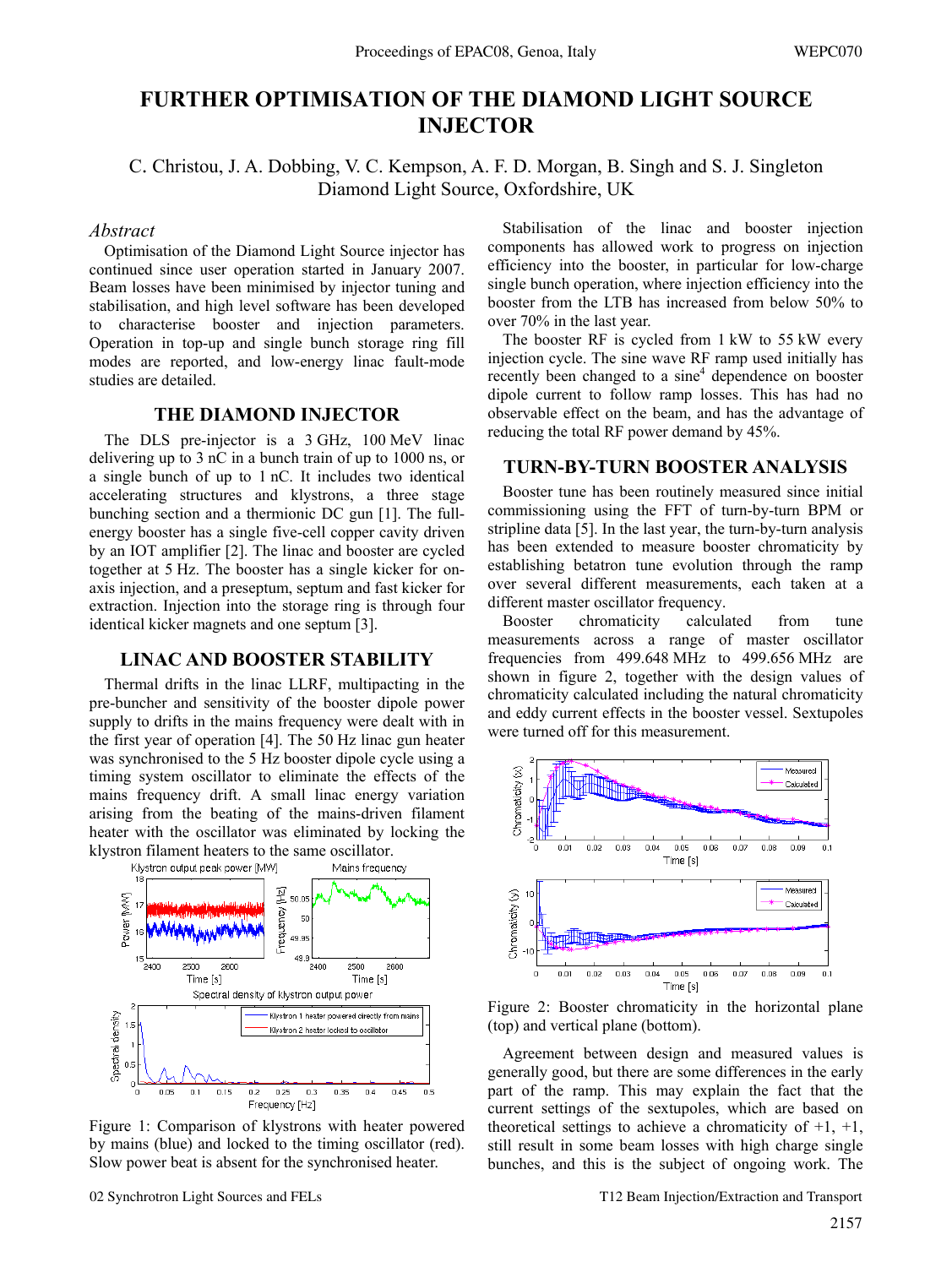uncertainty in the measurement is greatest at the beginning of the ramp because of the small linac energy jitter, measured in the LTB to be 0.09 MeV.

Booster cavity voltage through the ramp,  $V_{RF}$ , can be calculated from the synchrotron frequency  $f_s$  according to

$$
V_{RF} = \sqrt{U_0^2 + \left(\frac{f_s}{\alpha \cdot h/2 \cdot \pi \cdot E}\right)^2},
$$

where  $U_0$  is the energy loss per turn,  $f_r$  is the machine revolution frequency,  $\alpha$  is the momentum compaction factor, h is the harmonic number and E is the beam energy. A cavity voltage measurement for a sine wave ramp is shown in figure 3. Results are consistent with cavity probe power measurements [2]. Deviations from the programmed sine curve are caused by nonlinearities in amplification and uncertainty in frequency measurement.



Figure 3: Booster cavity voltage

#### **STORAGE RING INJECTION ANALYSIS**

The turn-by-turn tools developed for booster analysis can also be used for the storage ring during injection, since the beam is excited by the injection kickers. Tune shifts with single bunches have been studied extensively [6, 7], but bunch train behaviour is less widely studied. A measurement at PEP II ascribed tune shifts to quadrupolar wake effects generated by the non-circular resistive vacuum chamber [8]. This mechanism causes the tunes to drift in different directions in the two transverse planes. This effect in Diamond is shown in figure 4.



Figure 4: Drift in betatron tune and sidebands

Shifts in betatron frequency in Diamond have been automatically logged on injection since mid-2007, and have stayed constant, averaging  $+7.3$  Hz/mA in x and -14.9 Hz/mA in y despite the introduction of several insertion devices into the storage ring during this time.

The profile of the betatron tune peak and its sidebands can be accurately reproduced by the Fourier transform of three Gaussian peaks, all decaying exponentially. A measurement and reconstruction are shown in figure 5. The simulated turn-by-turn record of the best-fit shows the same beating as the BPM record



Figure 5: Measured and reconstructed tune profile (top) and reconstructed turn-by-turn trace (bottom).

The intensity and positions of the sidebands relative to the central peak change during the current stack [9], but for a given beam current with constant ring impedance they are chromaticity-dependent, and so can be used as a passive measurement of chromaticity for each stack. Cross-calibration of the sideband ratio with a chromaticity measurement derived from a master oscillator frequency scan allows a passive chromaticity measurement to be made automatically each injection.



Figure 6: Ratio of lower sideband intensity to betatron tune peak intensity in horizontal and vertical planes.